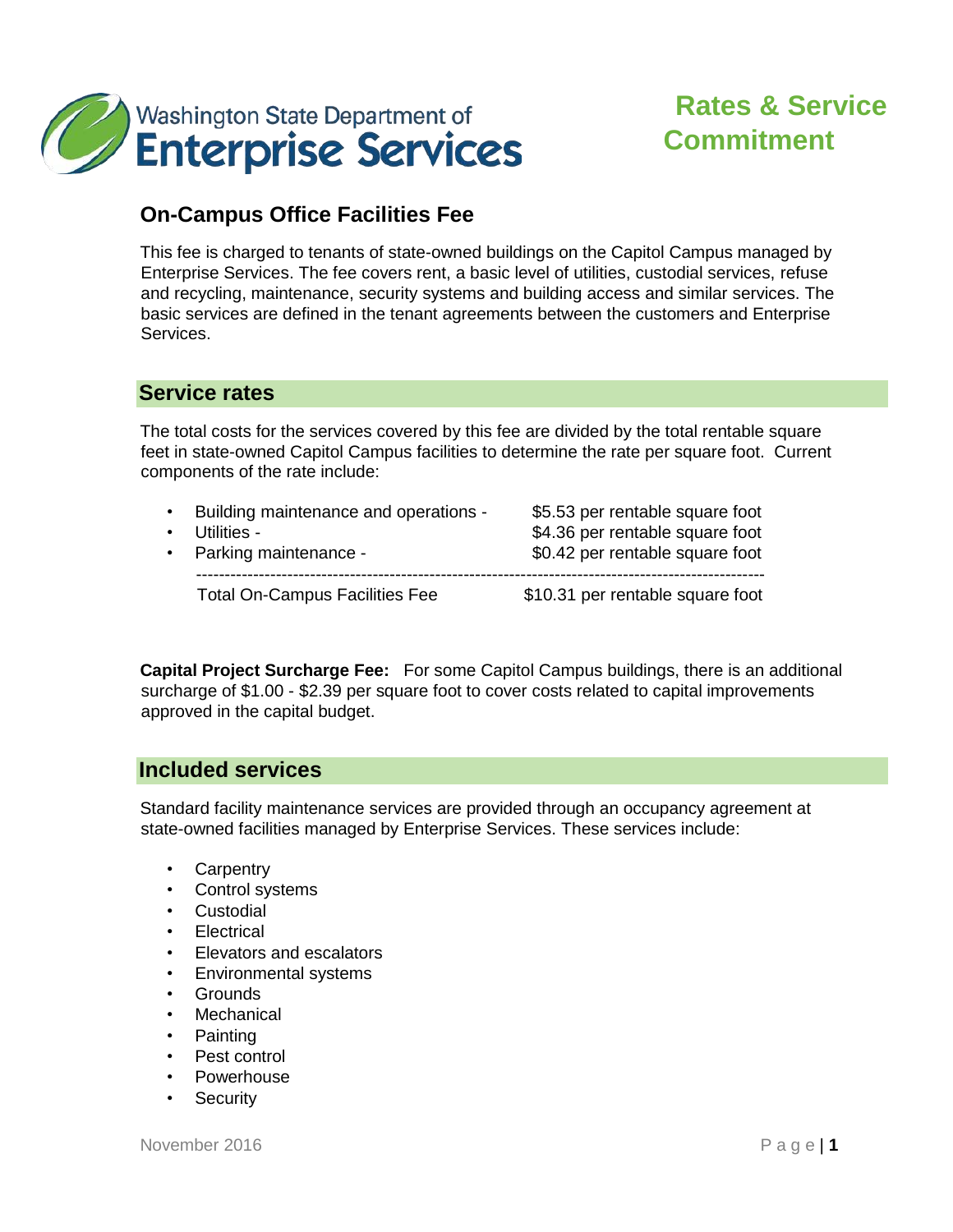- Solid waste removal and recycling
- Utilities
- Window washing

These services are detailed in the [Capitol Campus Standard Services,](http://www.des.wa.gov/SiteCollectionDocuments/Facilities/CapitolCampusStandardServices.pdf) and in the tenant agreement between each tenant and Enterprise Services.

Tenant improvement and reimbursable services are also available for a separate fee. These services include:

- Electrical modifications
- Painting
- Wall changes and moves
- Carpentry and cabinet making
- Key cutting
- Furniture movement and set-up for campus events
- Miscellaneous labor
- Estimates

In addition to the services above, construction services has the authority to contract with private vendors for projects under \$15,000. Enterprise Services can also assist agencies in coordinating larger construction projects through the department's Engineering & Architectural Services program.

#### **Who can use these services?**

These services are provided to tenants of Capitol Campus buildings owned or managed by Enterprise Services.

#### **Our service commitments**

Services are provided in accordance with the [Capitol Campus Standard Services](http://www.des.wa.gov/SiteCollectionDocuments/Facilities/CapitolCampusStandardServices.pdf) and the Capitol Campus occupancy agreement with Enterprise Services.

Each facility on the Capitol Campus is assigned an Enterprise Services asset or building manager who will be the primary point of contact for facility services. The building manager will periodically inspect facilities to identify corrective and preventive maintenance requirements. The building manager will also facilitate maintenance services through a multicraft crew that includes carpentry, mechanical, electrical, grounds maintenance, custodial and caretaker skill sets.

The building manager will receive requests for service, determine the scope of work to be done, and monitor the status of maintenance and facility-related activities. In addition, the building manager will coordinate information-sharing among tenants and stakeholders.

Asset and building managers are available Monday – Friday, 8 a.m. to 5 p.m. Customers needing immediate assistance at a state-owned building can contact an operating number 24 hours a day, seven days a week at (360) 725-0000.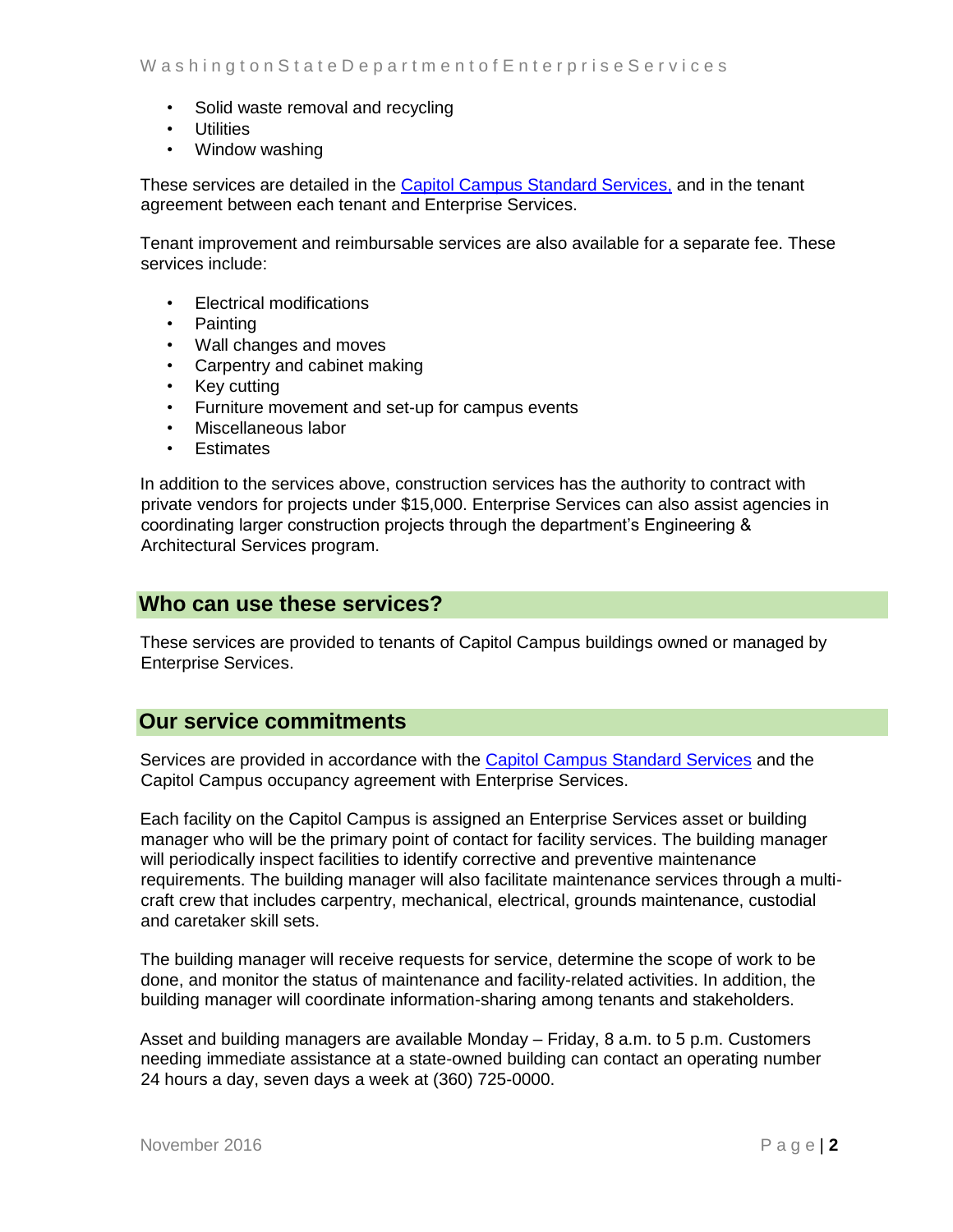Maintenance and Operations categorizes and prioritizes all requests for repair work as they are submitted. Here are the service level definitions, along with the response and completion standards that Maintenance & Operations adheres to:

Work order work priorities are defined by the following conditions:

**Emergent:** Condition represents a threat to life, health or safety.

**Urgent:** Problem poses indirect or moderate threat to life, health, or safety and/or acute threat to property or mission.

**Routine:** Problem is a routine repair or maintenance.

| <b>Emergent</b>                                                                                                                                                                                                                         | <b>Urgent</b>                                                                                                                                                                                                                                                              | <b>Routine</b>                                                                                                                                                                               |
|-----------------------------------------------------------------------------------------------------------------------------------------------------------------------------------------------------------------------------------------|----------------------------------------------------------------------------------------------------------------------------------------------------------------------------------------------------------------------------------------------------------------------------|----------------------------------------------------------------------------------------------------------------------------------------------------------------------------------------------|
| <b>Respond:</b><br>On-site within one hour of<br>the work order creation.<br>Work until emergency is<br>secured.<br>Will provide workaround for<br>life safety & mission critical<br>equipment until final repairs<br>are accomplished. | <b>Respond:</b><br>On-site within four hours of<br>the work order creation.<br>Work until urgent condition<br>$\bullet$<br>is secured.<br>Will provide workaround for<br>$\bullet$<br>life safety & mission critical<br>equipment until final repairs<br>are accomplished. | <b>Respond:</b><br>On-site or coordination with<br>customer within two<br>working days of the work<br>order creation.<br><b>Complete:</b><br>Within two weeks of the<br>work order creation. |
| Complete:<br>Once emergency has been<br>secured, any follow-up work<br>will be completed via urgent<br>or routine work order.                                                                                                           | <b>Complete:</b><br>Within two weeks of the<br>work order creation.                                                                                                                                                                                                        |                                                                                                                                                                                              |

#### **How to access these services**

Each facility on the Capitol Campus is assigned an Enterprise Services building manager who will be the primary point of contact for facility services.

Requests for Buildings & Grounds services can be accessed 24 hours a day, seven days a week via phone at (360) 725-0000, email at bgmail@des.wa.gov, or online via the Facilities Request System at [https://fortress.wa.gov/ga/apps/FACSR/Login.aspx.](https://fortress.wa.gov/ga/apps/FACSR/Login.aspx) 

## **Contact and additional information**

- Buildings & Grounds customer service (360) 725-0000.
- Parking Services office (360) 725-0030.

For Buildings and Grounds Operations Manager Jeff Whitehead, call (360) 725-0014.